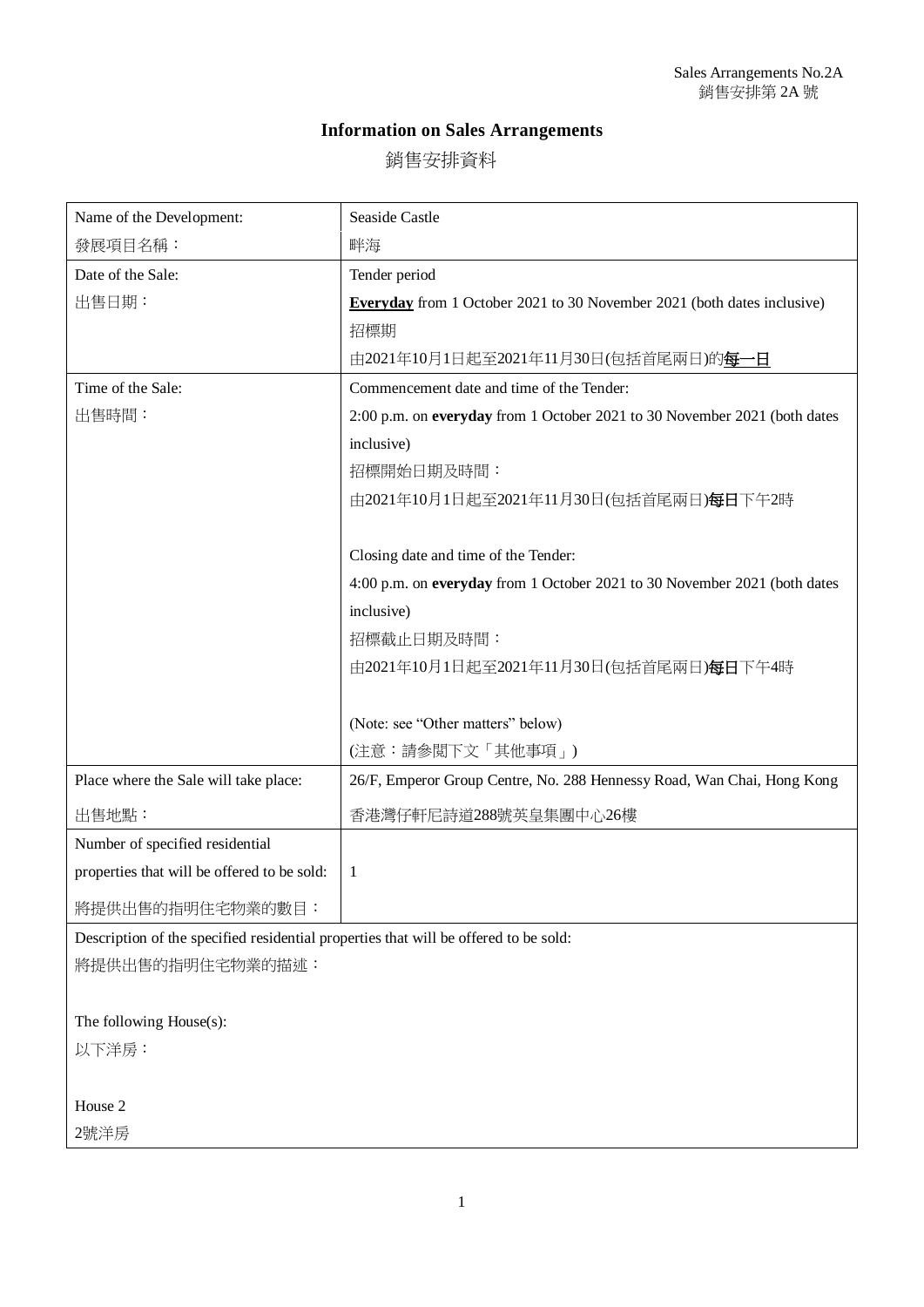The method to be used to determine the order of priority in which each of the persons interested in purchasing any of the specified residential properties may select the residential property that the person wishes to purchase: 將會使用何種方法,決定有意購買該等指明住宅物業的每名人士可揀選其意欲購買的住宅物業的優先次序:

## Sale by Tender

See details and particulars in the tender notice. From 1 October 2021 to 30 November 2021, the tender notice and other relevant tender documents will be made available for collection free of charge from Monday to Sunday between 11:00 a.m. to 3:00 p.m. daily at the following venue:-

2/F, Emperor Group Centre, No. 288 Hennessy Road, Wan Chai, Hong Kong

## 以招標方式出售

請參閱招標公告的細節和詳情。由2021年10月1日起至2021年11月30日,招標公告及其他相關招標文件可於星期-至日每日上午11時至下午3時於以下地點免費領取:-

香港灣仔軒尼詩道288號英皇集團中心2樓

The method to be used, where 2 or more persons are interested in purchasing a particular specified residential property, to determine the order of priority in which each of those persons may proceed with the purchase:

在有兩人或多於兩人有意購買同一個指明住宅物業的情況下,將會使用何種方法決定每名該等人士可購買該物業的 優先次序:

Please refer to the tender notice and other relevant tender documents. 請參照招標公告及其他相關招標文件。

Other matters

其他事項

1. The Vendor does not undertake and is under no obligation to review, consider or accept the highest offer or any offer at all for the purchase of any specified residential property. The Vendor has the absolute right to withdraw from the sale of any specified residential property at any time before the acceptance of any offer. The Vendor has the absolute right to change the closing date and/or time of the tender in respect of all or any specified residential properties from time to time by amending and/or issuing (as the case may be) the Sales Arrangements. The Vendor has the absolute right to accept any offer at or before the closing time of the tender.

賣方並不承諾亦無責任閱覽、考慮或接受認購任何指明住宅物業最高出價之要約或任何要約。賣方有絕對權 利於接受任何要約前於任何時間撤回出售任何指明住宅物業。賣方有絕對權利透過修改及/或發出(視情況而 定)銷售安排不時更改全部或任何指明住宅物業的招標截止日期及/或時間。賣方有絕對權利於招標截止時間或 之前接受任何要約。

2. The specified residential properties are available for viewing by tenderers by prior appointment and showing of cashier order(s) in the amount as specified by the Vendor. Tenderers are invited and advised to view the specified residential properties before submission of tender offer.